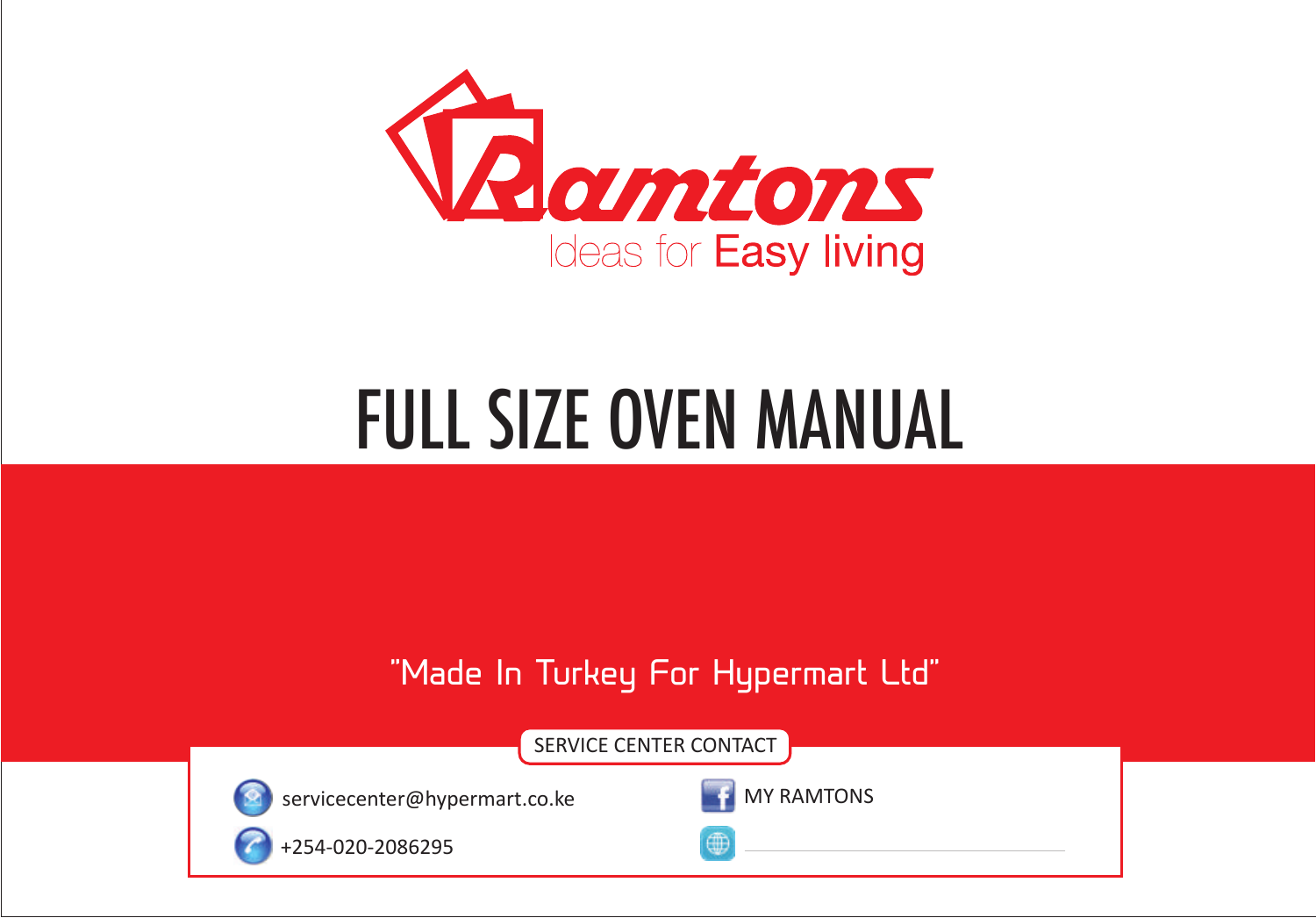Dear User,

Our purpose is to have this product, which was produced in our modern facilities and in accordance with Total Quality Management Philosophy, give the maximum benefit.

For that reason, we suggest that you read carefully and keep this manual on hand before you operate this product.

# TABLE OF CONTENTS

- 1. FIRST USE OF THE APPLIANCE 2. TECHNICAL FEATURES OF THE OVEN 3. WARNINGS
- 4. DESCRIPTION OF OVEN AND CONTROL PANELS
- 5. USING OF COOK TOP
- 6. USING OF GAS OPERATED OVEN SECTION
- 7. USING OF ELECTRICITY OPERATED OVEN SECTION
- 8. SUGGESTED COOKING TABLE
- 9. MAINTENANCE AND CLEANING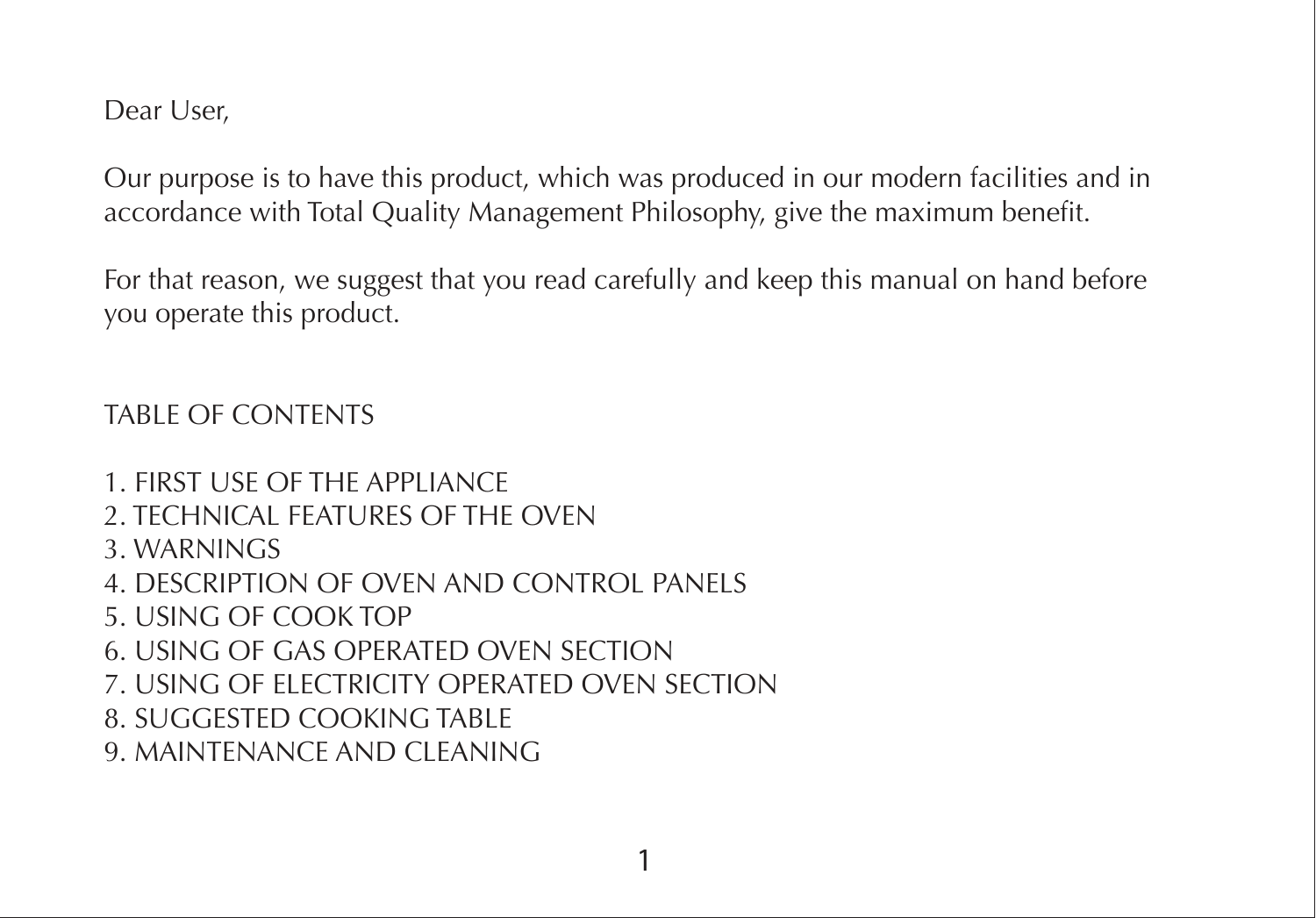# **1. SEETING YOUR APPLIANCE**

# **Electric connection and safety**

1. The appliance needs 16-amp fuse. If it is necessary, have and electrician make a 16-amp fuse 2. The appliance uses 230 V Ac 50Hz electricity. If network doesn't have this, get in touch with your authorized is not proper

3. Electrical connection should be done through grounded outlets in accordance with regulations. If there is not a grounded outlet get in touch with a licensed electrician. Our firm doesn't accept any responsibilities because of using improper outlets.

4. Don't let electric cord to touch hot surfaces of the oven.

5. After setting your oven the distance between the oven and rear wall should be 30 cm. Otherwise oven might overheat.

# **Gas connection and safety**

1. Put the clamp around the hose. Heat the hose in the hot water, and put to house gas supply to the very end. Squeeze the clamp using a screwdriver.

2. For leakage control pay attention that the knobs on the control panel should be closed and the gas supply should be open. Check if there is any leakege using liquid soap.

# **Check the gas connection again.**

**Your appliance should be level with the kitchen counter. If necessary, adjust the level using appliance' legs.** 

**Do not put the electric cord and gas hose through the rear side of the oven. Do not move the oven that connected to gas supply. Otherwise you may cause gas leakage.**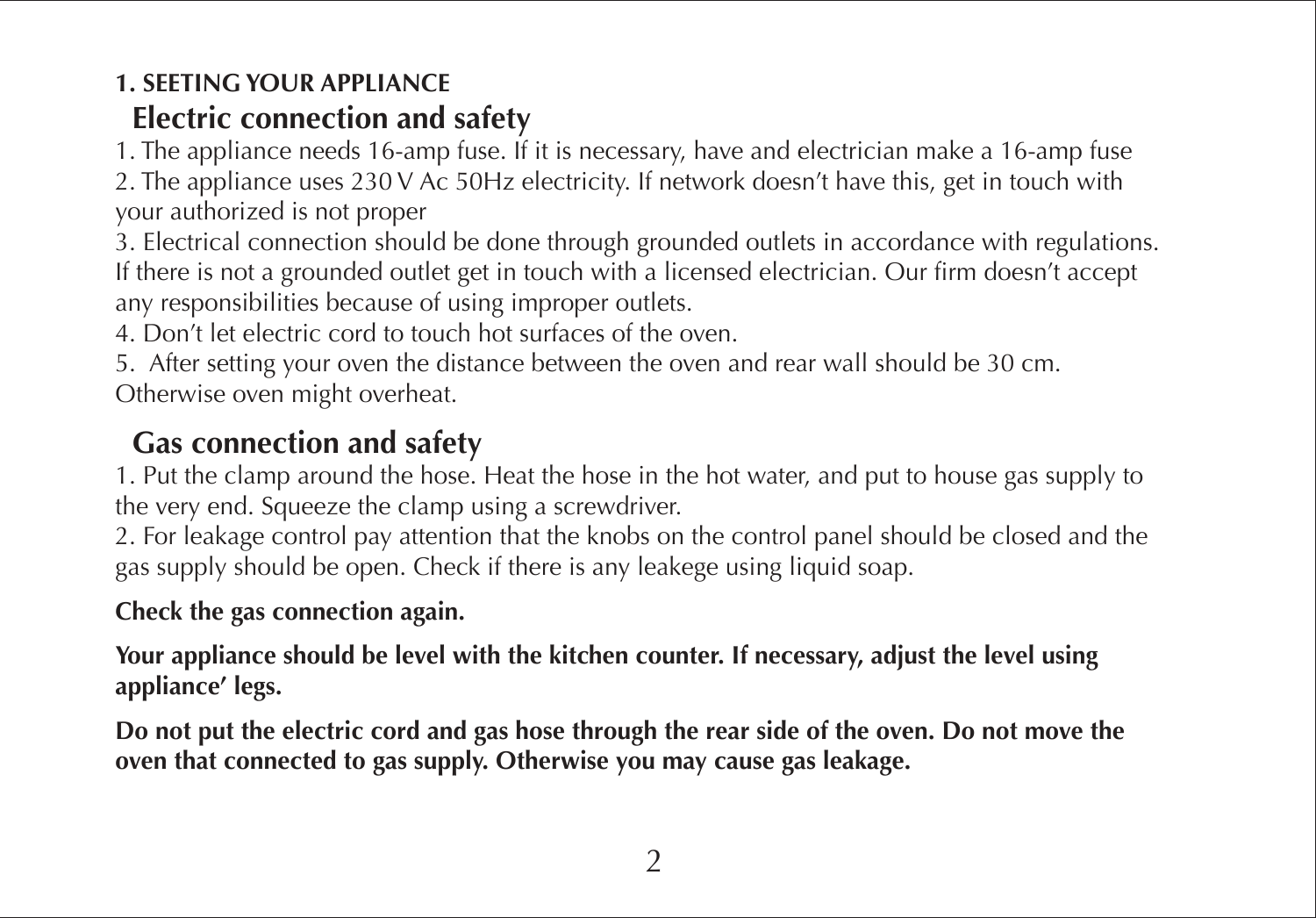# **2-TECHINICAL FEATURES OF THE OVEN**

| <b>SPECIFICATIONS</b>         | 60 x 60         | 50 x 60         | 50 x 50         |
|-------------------------------|-----------------|-----------------|-----------------|
| Width                         | 600 mm          | 500 mm          | 500 mm          |
| Length                        | 600 mm          | 600 mm          | 500 mm          |
| Height                        | 850 mm          | 850 mm          | 850 mm          |
| <b>Interior Width</b>         | 457 mm          | 395 mm          | 395 mm          |
| Interior Length               | 417 mm          | 385 mm          | 385 mm          |
| Interior Height               | 345 mm          | 345 mm          | 345 mm          |
| Oven Volume                   | 66 lt           | 52 lt           | 52 lt           |
| Lamp Voltage                  | 15W             | 15W             | 15W             |
| Thermostat                    | 50 - 300 °C     | 50 - 300 °C     | 50 - 300 °C     |
| Timer                         | 90 dk           | 90 dk           | 90 dk           |
| Lower Resistance              | 1100W           | 1000W           | 1000W           |
| <b>Upper Resistance</b>       | 1000W           | 800W            | 800W            |
| Turbo Resistance              | 2200W           |                 |                 |
| <b>Grill Resistance</b>       | 2000W           | 1500W           | 1500W           |
| Fan Motor                     | 23 W            | 23 W            | 23W             |
| Supply Voltage                | 230 V AC 50 Hz  | 230 V AC 50 Hz  | 230 V AC 50 Hz  |
| Hot Plate Power Ø 145         | 1000W           | 1000W           | 1000W           |
| Hot Plate PowerØ 145 (Rapid)  | 1000 W (1500 W) | 1000 W (1500 W) | 1000 W (1500 W) |
| Hot Plate Power Ø 180         | 1500W           |                 |                 |
| Hot Plate Power Ø 180 (Rapid) | 1500 W (2000 W) |                 |                 |

**Before the First Use,** 

Before operating the appliance, read the manual carefully. You will find the information related with your safety, the appliance's using and maintenance.

Keep this manual, for it might be used by others.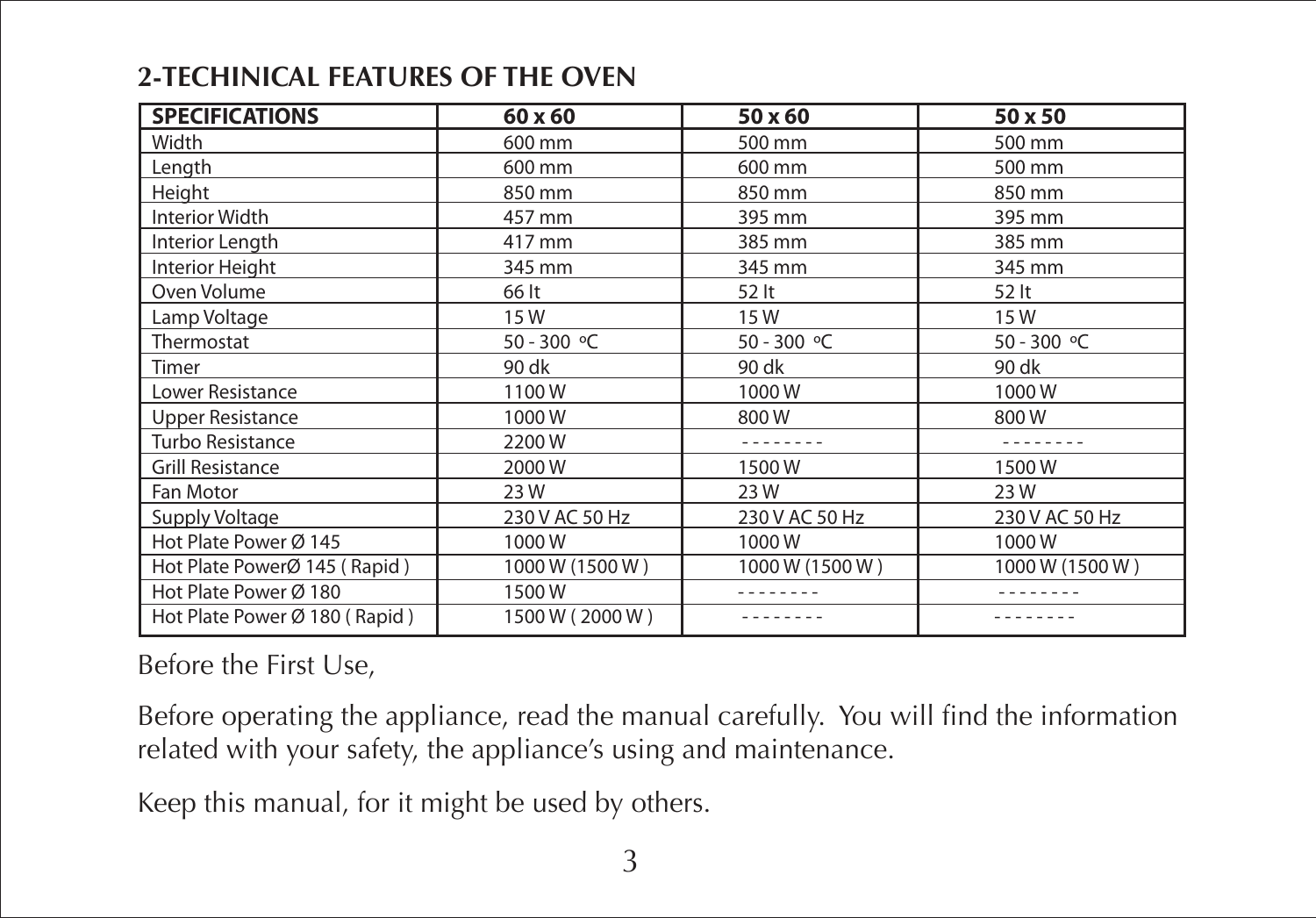Note: This manual is for more than one model. Some features in this manual might not be for your appliance.

| <b>Burner Features</b> | This table shows you the gas that you can use and technical scale for gas |                 |                 |                 |  |
|------------------------|---------------------------------------------------------------------------|-----------------|-----------------|-----------------|--|
| <b>Gas Type</b>        |                                                                           | G <sub>30</sub> | G <sub>20</sub> | G <sub>20</sub> |  |
| <b>Gas Pressure</b>    | mbar                                                                      | 30              | 20              | 13              |  |
| <b>Auxilary Burner</b> | Power (kw)                                                                | 0.90            | 0.80            | 0.90            |  |
|                        | Injecktor size (mm <sup>2</sup> )                                         | 0.50            | 0.70            | 0.80            |  |
|                        | Consumption gr/h-m <sup>3</sup> /h                                        | 70              | 0.81            | 0.94            |  |
| Normal Burner          | Power (kw)                                                                | 1.45            | 1.45            | 1.75            |  |
|                        | Injecktor Size (mm <sup>2</sup> )                                         | 0.65            | 0.90            | 1.10            |  |
|                        | Consumption gr/h-m <sup>3</sup> /h                                        | 114             | 0.149           | 0.185           |  |
| <b>Strong Burner</b>   | Power (kw)                                                                | 2.30            | 3.00            | 2.85            |  |
|                        | Injecktor size (mm <sup>2</sup> )                                         | 0.80            | 1.35            | 1.50            |  |
|                        | Consumption gr/h-m <sup>3</sup> /h                                        | 181             | 0.284           | 0.301           |  |
| <b>Bruleur</b>         | Power (kw)                                                                | 1.95            | 1.75            | 1.85            |  |
|                        | Injecktor size (mm <sup>2</sup> )                                         | 0.70            | 1.05            | 1.10            |  |
|                        | Consumption gr/h-m <sup>3</sup> /h                                        | 154             | 0.185           | 0.195           |  |

\*G 20 Natural Gas \*\* G30 LPG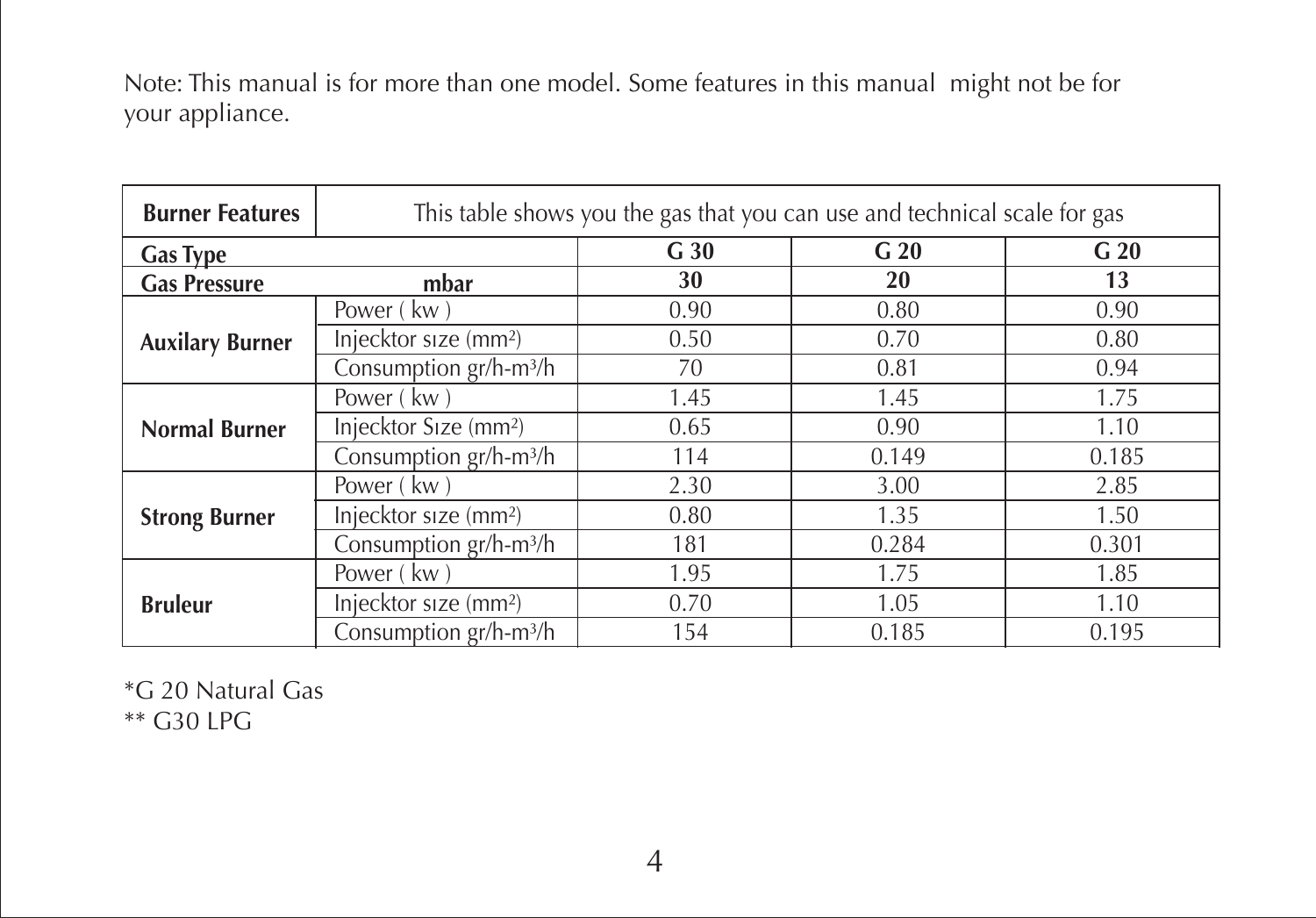# **3- WARNING**

1. Your oven is adjusted for LPG

2. It operates on 230 V AC 50 Hz Voltage

3. If your network fuse is below 16 Amp, have an authorized electrician replace it with a 16 Amp.

4. Your oven should be used with grounded outlet. If grounded outlet is not used, our company doesn't accept any charges.

5. Keep your gas hose and electrical line away from hot parts, sharp edges, and don't let them touch to the appliance.

6. When gas tube gets faulty, have the authorized service replace it immediately.

7. Before replacing the lamp, disconnect the electric supply.

8. Connect your appliance to LPG supply in a 300 mm SS (30mbar) outlet pressure by a detonator.

9. Gas supply cord should be short and must not have any leakage.

10. While gas leakage check, you must not use lighters, matches, burning cigarettes, or similar fire making devices.

11. Operating Appliance causes moisture and heat in the kitchen, so you should let fresh air in regularly.

12. Some parts of the appliance may be hot while it operates, children should be kept away from the appliance.

13. You must not touch the oven glass cover while it operated.

14. Before operating appliance, you should keep curtains, papers or the other flammable materials away from the appliance. You must not keep any flammable material both inside and on the appliance.

15. While the appliance is operating, its outer surfaces get hot. Interior sides, heat supplying parts and the vapor are very hot. These parts still continue to be hot after turning the appliance off, so you must never touch these parts. Keep the pets and children away from the appliance.

16. Don't go away so long, while cooking liquid and oily foods, flame may occur due to the heat. Warning: In the danger of fire, cover the pot or pan with their covers and turn off the appliance. Don't leave hot oil and food without care, so they may cause fire.

17. This appliance is only for domestic use. Don't use it in garages and offices.

18. For cooking in the oven, you should adjust oven control knob and heating control knob together.

19. Keep your hands away from both top cover and hinges, because you may injure your hands.

20. Don't apply or put weight on the window cover or racks while they are open. The appliance may be turned over.

21. Top glass cover should not be closed, while surface elements are operating or hot. Don't put heavy, very hot or cold materials on glass cover.

22. While and after cleaning, pay attention not to take out the surface elements or replace them with each other.

23. While grill knob is on, parts may be hot so children should be kept away.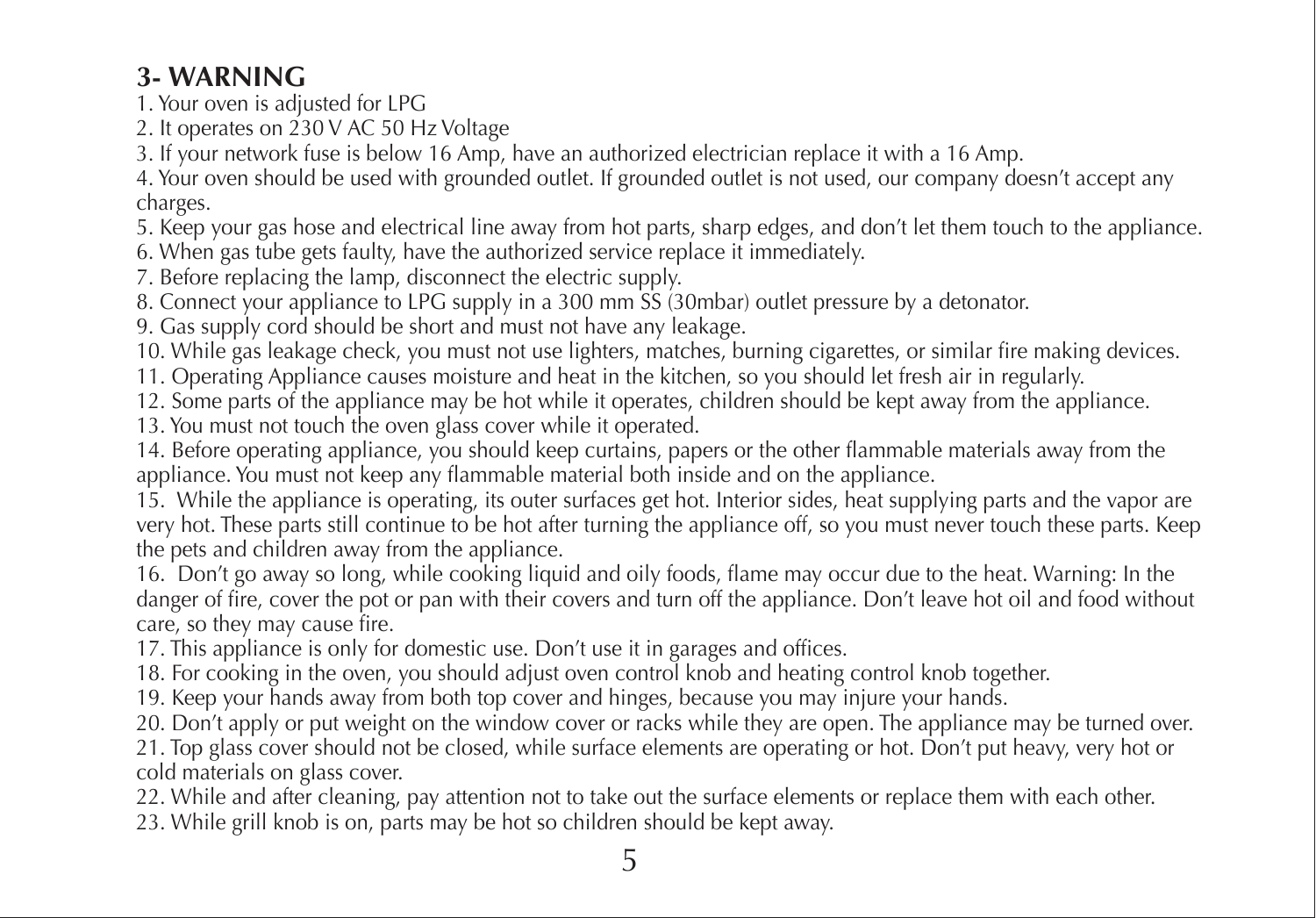## **4. DESCRIPTION OF OVEN AND CONTROL PANEL**

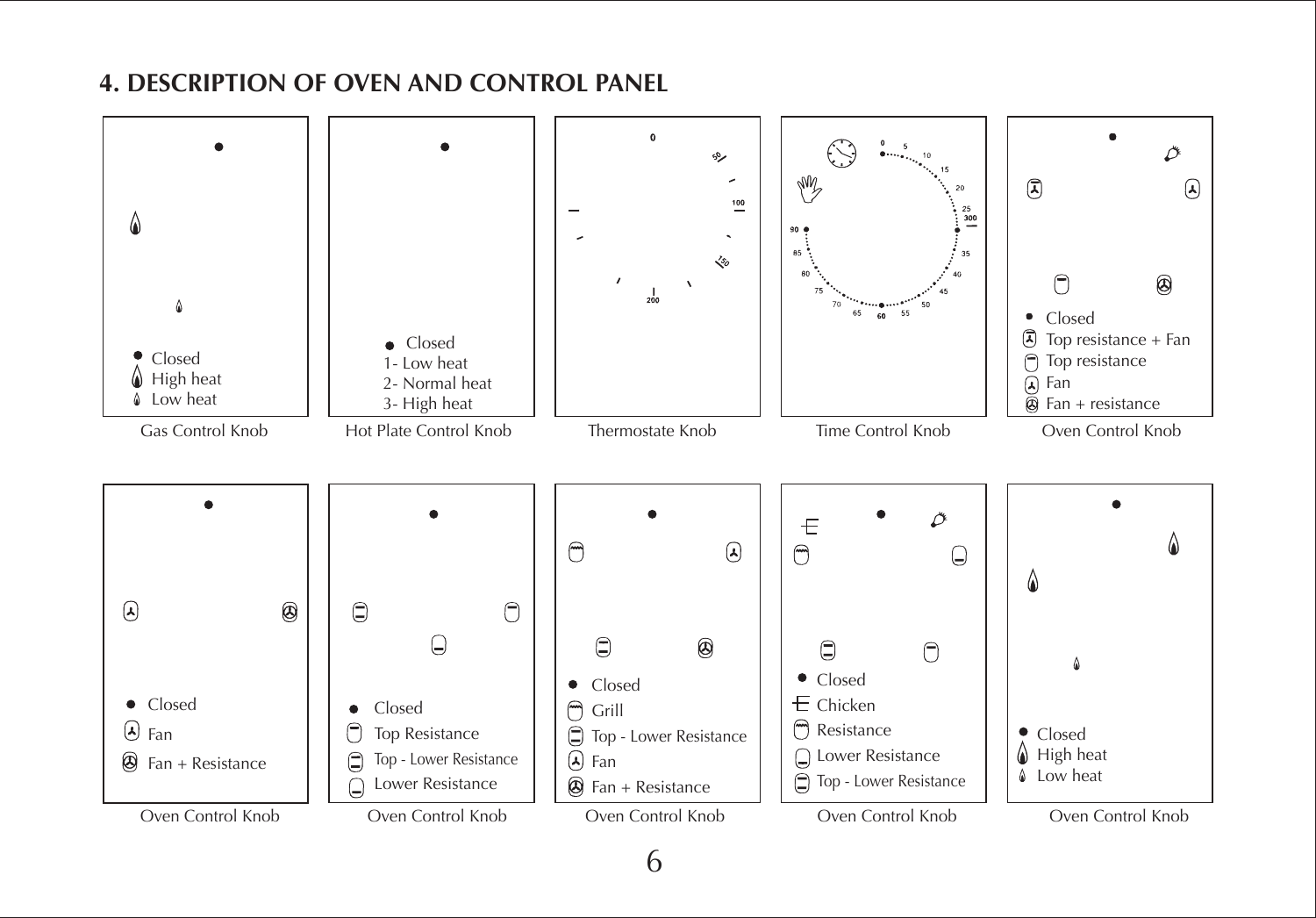## **4. DESCRIPTION OF OVEN AND CONTROL PANEL**



1- COVER 2- HOT PLATE GRILL 3- COOKER GRILL 4- CONTROL KNOB 5- IGNITION KNOB 6- HANDLE 7- LOWER DRAWER 8- HOT PLATE 9- STRONG BURNER 10- NORMAL BURNER 11- AUXILIARY BURNER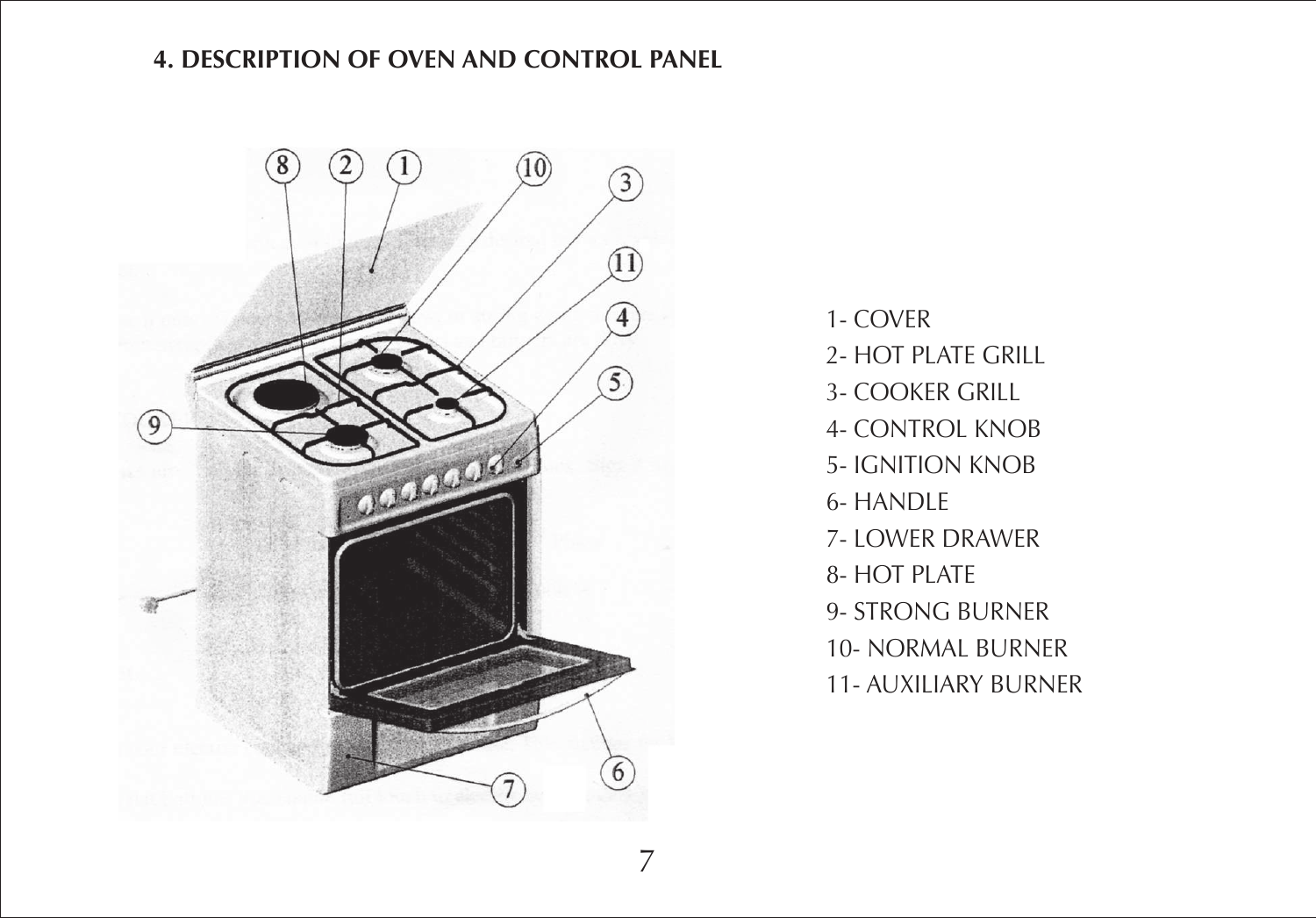# **5. USING OF THE COOKER USING OF THE GAS COOKER**

In order to get maximum efficacy, pay attention to use the pots with flat bottoms and following bottom pot measurements.

Strong burner: 24-28 cm Normal burner: 18-24 cm Auxiliary Burner: 12-18 cm



In order to operate burner, press the knob and turn it to counter clockwise to the flame sign. Pressing on the lighter button, start burning. If the burning doesn't start repeat the process.

Operating auto lighter models:

Valves of the appliance are furnished with auto lighters. Pressing desired burner's valve turn it to flash sign (\*). After burning you may adjust the burner desired flame level.

While cooking, in the case it puts off, due to liquid overflow, or strong wind, turn the knob off and ventilate the room that the appliance is in. Wait at least for one minute before attempting restart. If burner tables and burners are dirty clean them. After cleaning you may start cooking. After cooking turn the knob off.

#### USING OF ELECRIC COOKER

Turn the knob to clockwise direction for desired level that you want to cook. Signal lights on the knob means that cooker operates. After cooing turn the knob off.

| Size            | 1st Phase | 2nd Phase | 3rd Phase |
|-----------------|-----------|-----------|-----------|
| 50 mm           | 250W      | 750 W     | 1000 W    |
| $80 \text{ mm}$ | 500W      | 1000 W    | 1500 W    |

Reheat-cook on Low heat Cook on normal heat Frying



In the first using operate your electric cooker 5 minutes on 3rd phase. This enables the heat sensitive material on cooker to burn and cooker to harden.

If possible use pots with flat bottoms that enable full touch to electric cooker, thus you will get maximum efficacy.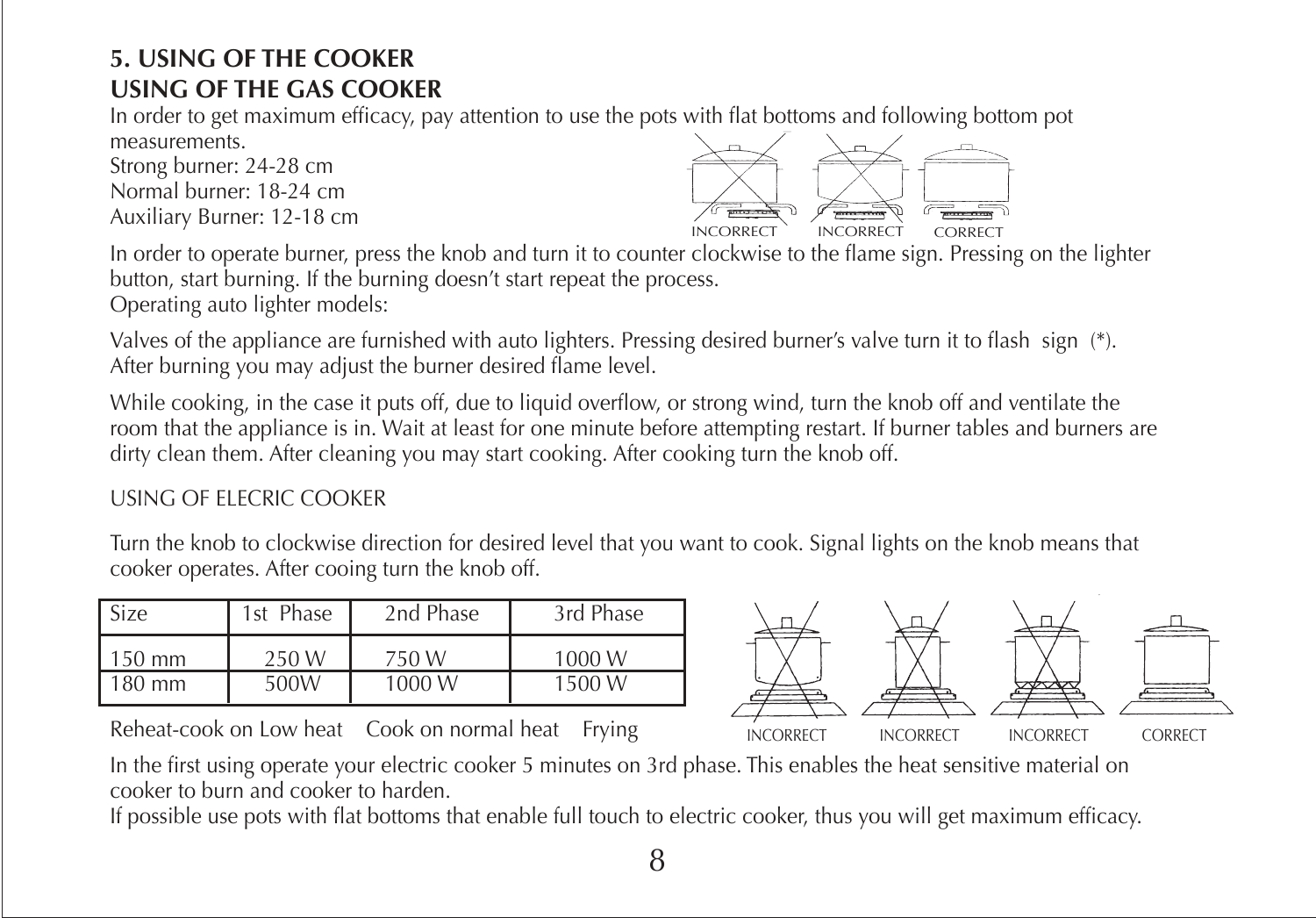# **6. USING OF GAS OPERATED OVEN SECTION**

After first operating, the appliance will emit a smell caused by isolation and heater elements' first using. In order to get rid of this smell, operate your appliance for 45 minutes without cooking any thing.

In order to operate your appliance, turn the knob to full flame position. Then press the lighter in order to make a flame. If your appliance is not furnished with auto lighter, spark it using a fire supply such as matches through the hole and depress the valve. Be sure that broiler gets flame.

Warning 1: Before starting, do not open valves and wait so long, thus you will prevent gas accumulation and dispersion. It is vital for your safety.

Warning 2: While your appliance working, ventilate the room continuously.

#### MODELS WITH GAS SAFETY SENSORS

Your appliance has special safety apparatus. In case any broiler snuffs out, sensors next to the broiler closes the related valve and prevents gas flowing.

IMPORTANT: In first operating, in order sensor sense the heat, you should keep adjust knob in max position and keep after ignition 5-10 seconds. After normal burning, you may adjust desired flame position.

#### RECOMMENDATION IN USING GAS OVEN

- 1. Put the food to cook on the top rack, and adjust the valve to little flame position.
- 2. During cooking process, valve should be kept little flame position.
- 3. After cooking put the turn the valve to "0" position, and take the food out.

Warning 2: While your appliance working, ventilate the room continuously. It is important for your health.

#### **While grilling, you should keep the oven door to the first phase and put the grill shield as shown in the figure. Other wise, front control panel and knobs may be affected from heat and get yellowish color.**

#### **Cooking times:**

**During cooking oven door should not be opened frequently. Otherwise, heat dispersion can be irregular and cooking time may change. For cooking cake, cake pot should be used for efficacy.**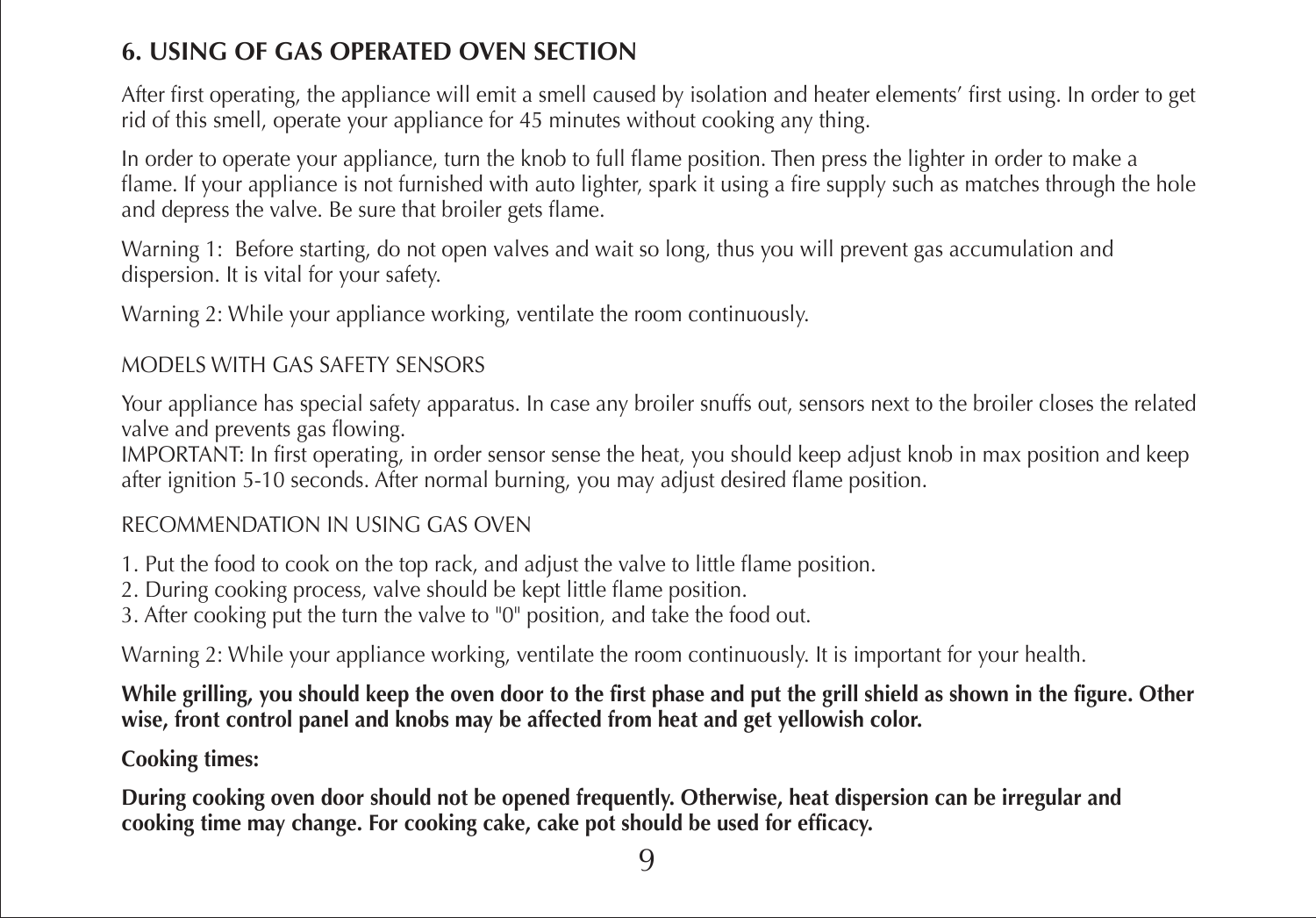# **7. USING OF ELECTRICITY OPERATED OVEN SECTION**

After first operating, the appliance will emit a smell caused by isolation and heater elements' first using. In order to get rid of this smell, operate your appliance at 250 C for 45 minutes without cooking any thing.

For cooking in you oven, if there is timer, turn the timer knob in clockwise direction and choose the cooking time and heat.

Then your appliance will start, and then cooking timer knob will automatically returns to "0" position and, oven will turn off.

The oven operates continuously in "M" Manual position. You should manually turn off your appliance after cooking.

Kinds of Food you will cook Cooking times And thermostat positions are shown in cooking table. The values in the table have been taken out of the tests, so they should be taken into account. However, you may search for different tastes in accordance with your desire.

**While grilling, you should keep the oven door to the first phase and put the grill shield as shown in the figure. Otherwise, front control panel and knobs may be affected from heat and get yellowish color.** 

**Cooking times:**

**During cooking, oven door should not be opened frequently. Otherwise, heat dispersion can be irregular and cooking time may change. For cooking cake, cake pot should be used for efficacy.**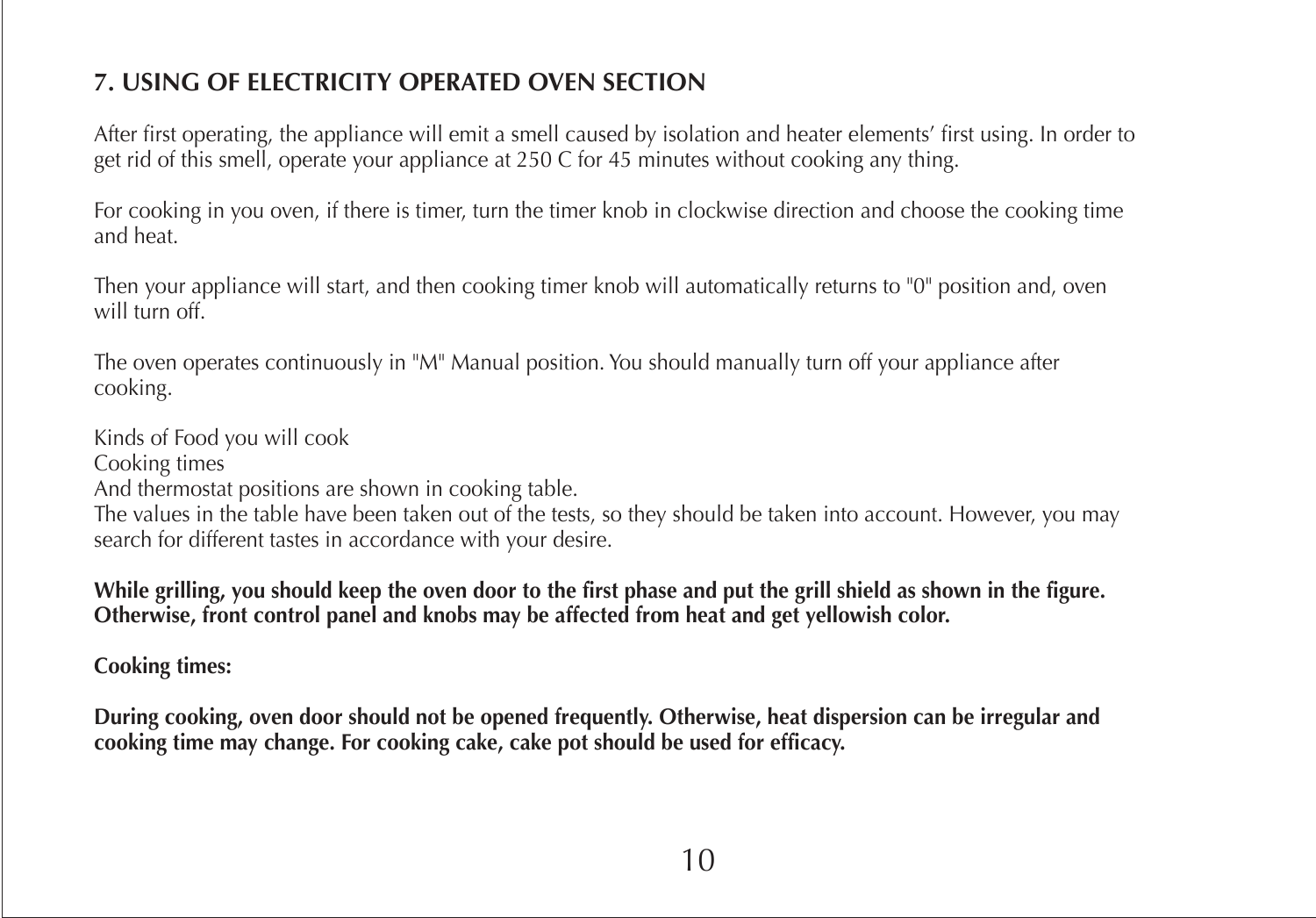# **8. SUPPOSED COOKING TABLE**

| <b>FOOD</b>            | HEAT $\sqrt{\ }$ C | POSITION OF RACK | <b>COOKING TIME</b> |
|------------------------|--------------------|------------------|---------------------|
| PLEAT                  | 150-170            | 2                | 30-35               |
| <b>FLAKY PASTRY</b>    | 200-220            | $\overline{2}$   | 35-45               |
| <b>BISCUIT</b>         | 160-170            | 3                | $20 - 25$           |
| <b>COOKIES</b>         | 160-170            | 3                | 20-35               |
| CAKE                   | 160-180            | $\overline{2}$   | 25-35               |
| <b>BRAIDED COOKIES</b> | 200-220            | $\overline{2}$   | 30-40               |
| <b>BRAIDED</b>         | 180-200            | $\overline{2}$   | 35-45               |
| <b>FLAKY</b>           | 160-180            | $\overline{2}$   | $20 - 30$           |
| LAMP                   | 200-230            | 3                | $20 - 25$           |
| <b>BEEF</b>            | 200-230            | 3                | 30-40               |
| LAMB                   | 230-250            | 3                | 30-40               |
| <b>CHICKEN</b>         | 230-240            | 3                | 30-40               |
| <b>FISH</b>            | 200-220            | 3                | 20-30               |

Note: Data is the result of lab experiments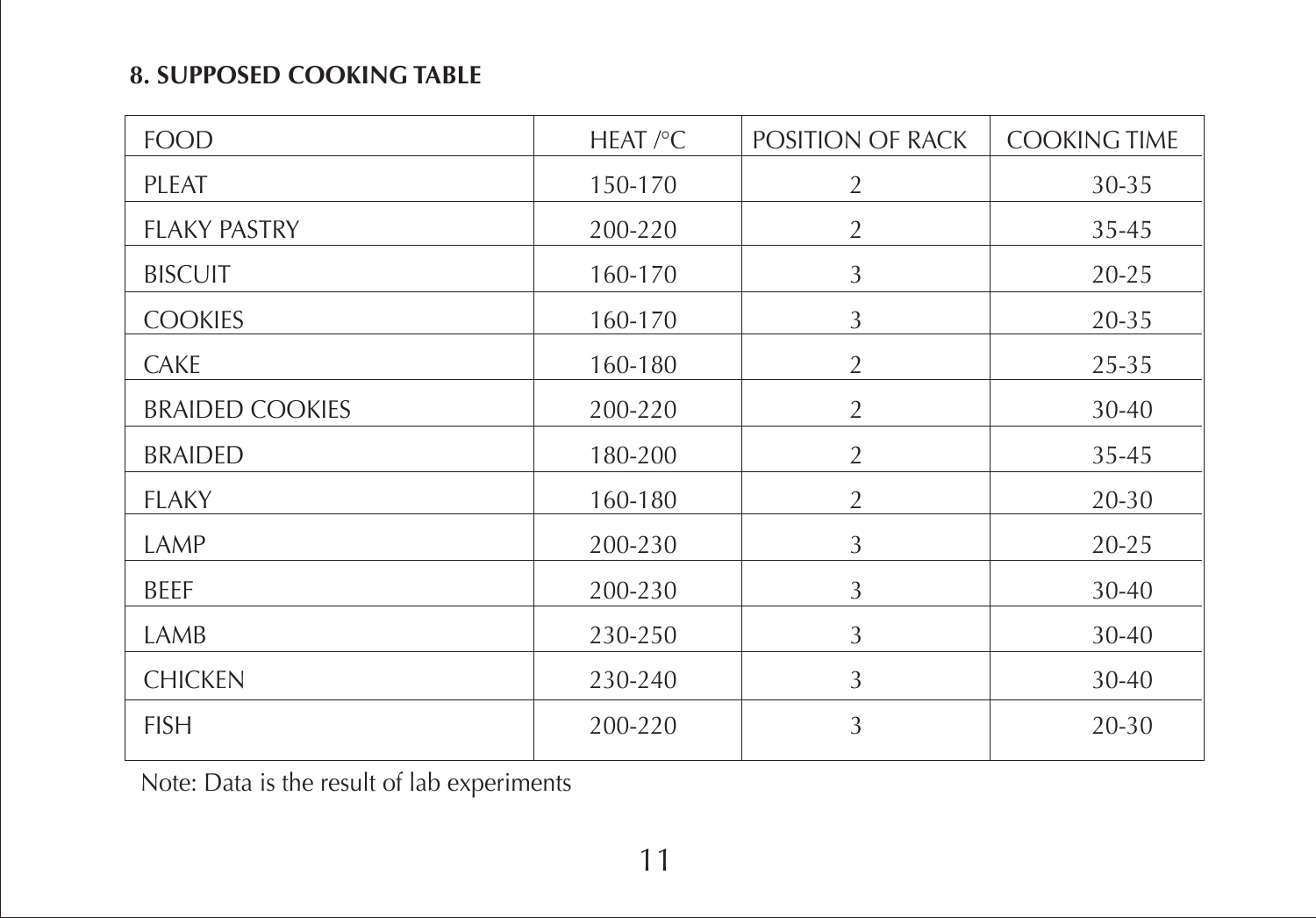# **9 . MAINTENANCE AND CLEANING**

1. Unplung the electric cord and turn the gas controller valve off.

2. Do not use hard brush, knife or other sharp edged tools etc. for cleaning the interior, control panel, door, trays and the other parts. Do not use deforming materials and detergents.

3. Clean the interior using soapy clothes, and then dry it with another soft cleaning cloth.

4. Clean the glass surfaces using special glass-cleaning materials.

5. Clean the top gas burners with soapy water and brash the gas tubes.

6. Do not use flammable materials such as acids, gasoline etc. for cleaning.

7. Do not wash any parts of the oven in dishwasher.

8. To clean the front door's glass cover, take the washers out using a screwdriver and take the inside glass out. Then wash and rinse. After drying, put the glass in the gasket properly and put it into its place.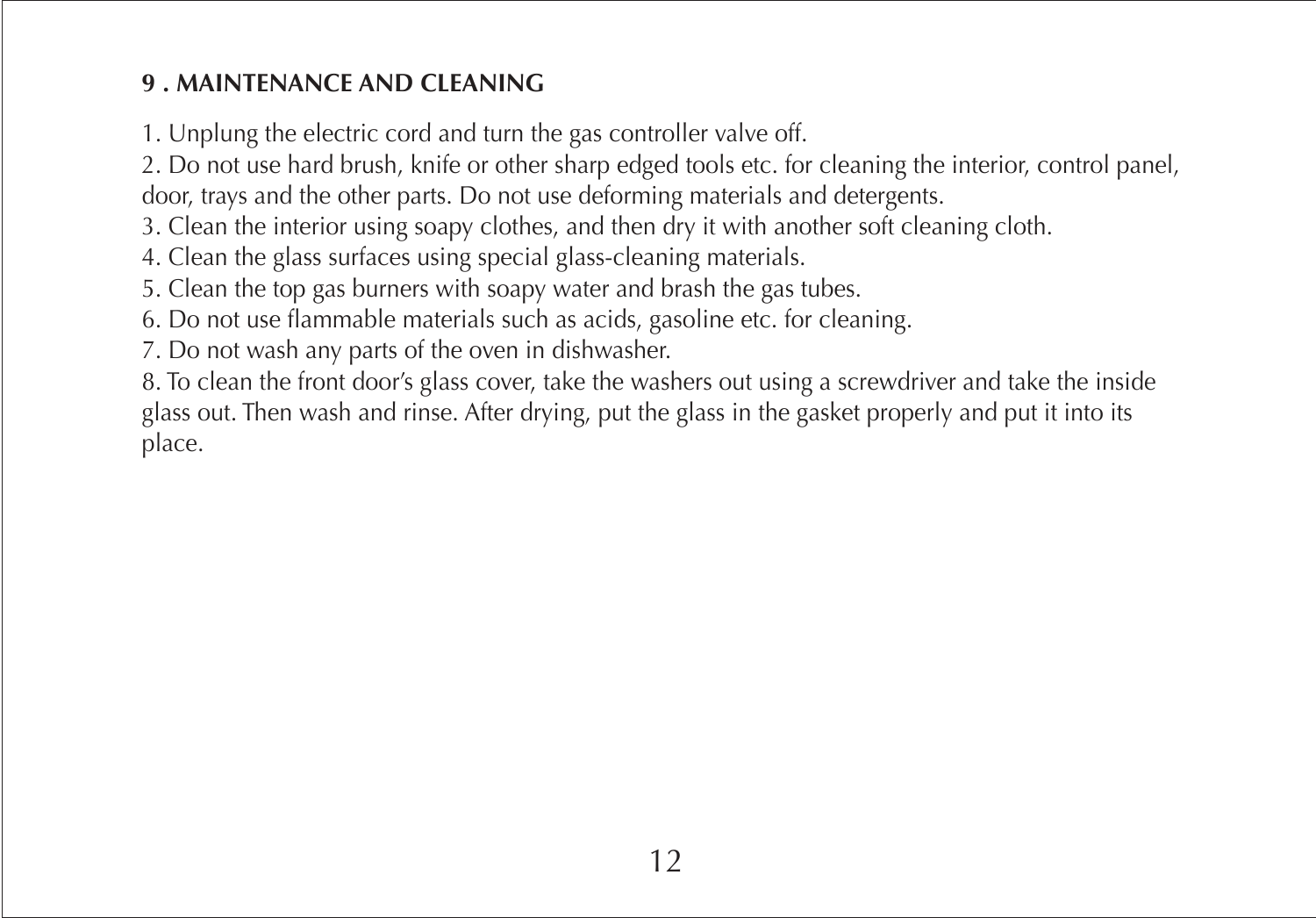# **USE OF ELECTRONIC TIMER & PROGRAMMING ( FOR MODELS WITH DIGITAL TIMER )**



 An electronic timer is module which enables your oven to get the food ready to serve at the desired time. The only thing to be done is to program the cooking time and ready time. It can also be used as an alarm clock, where you just give in the amount of time after which it should remind you by a buzzer tone.

When you connect the oven to the electric supply the 0.00 will be appear on the timer screen. At the same time the mark AUTO will blinks on the screen. In this position as the contacts of timer is open the oven does not operate. The heating elements supplied by electric currency through the timers contacts. If you desire to operate the oven manually, you have top push on the  $\mathbb{P}$  buton.

The oven's timer works at the same principle with clock.In the absence of electric currency the timer should be reset again. When is not the defect of tımer. In such cases the timer should be adjusted again.

#### **TIMER OF DAY ADJUSTMENT**

This adjustment can only made when no cooking program is in progress. Press the button or  $\overline{C}$  and  $\overline{C}$ buttons together. Within 5 seconds, using  $+$  and  $-$  adjust the clock. Long presses of those buttons will result in fast changes. STOP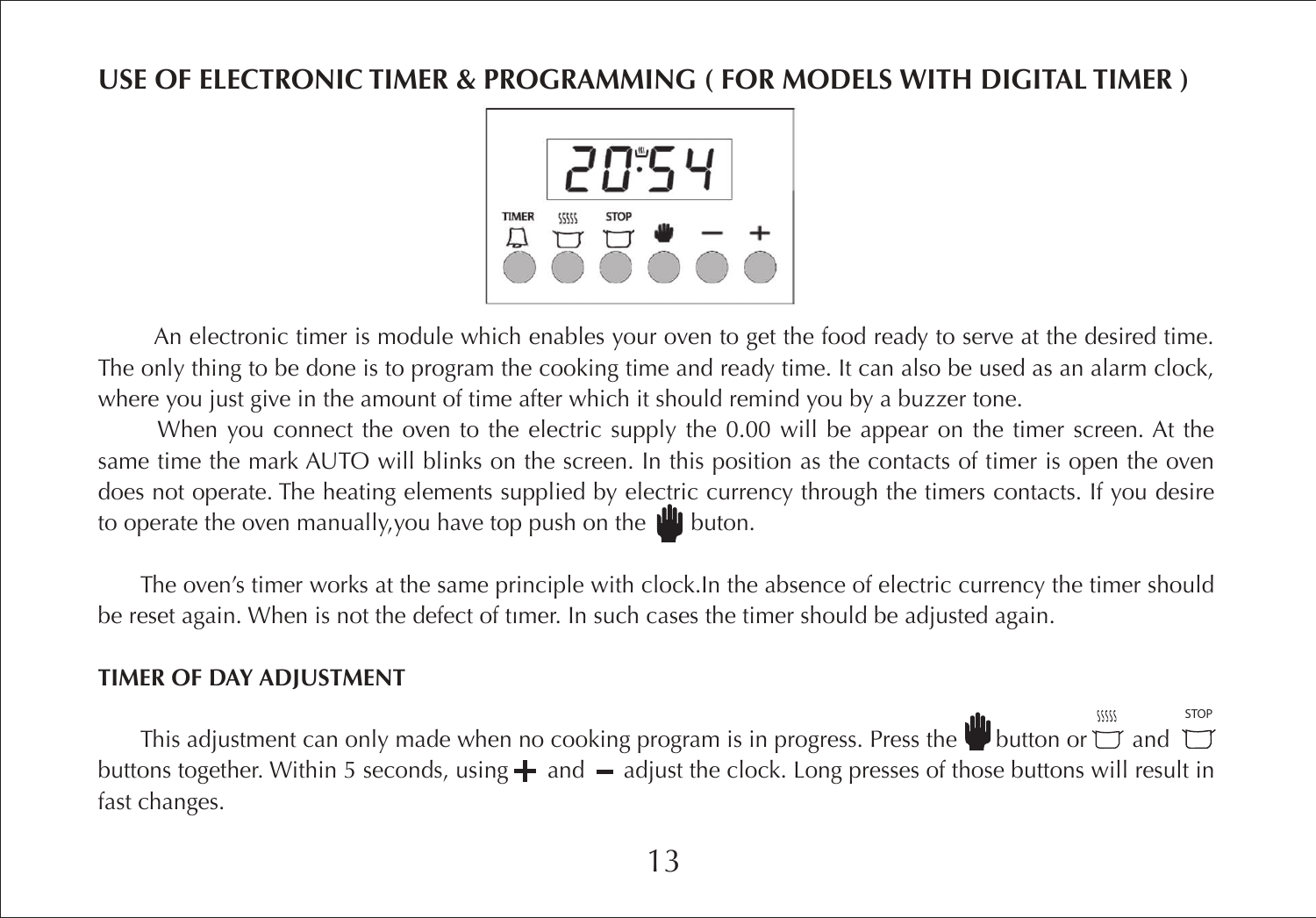

#### **ADJUSTING THE BUZZER ALARM**

With this feature, you can program after how much elapsed time you should be warned by a buzzer sound.



Note: Once programmed, the remaining time can be seen by pressing the  $\bigcap_{n=1}^{\text{TIME}}$  button once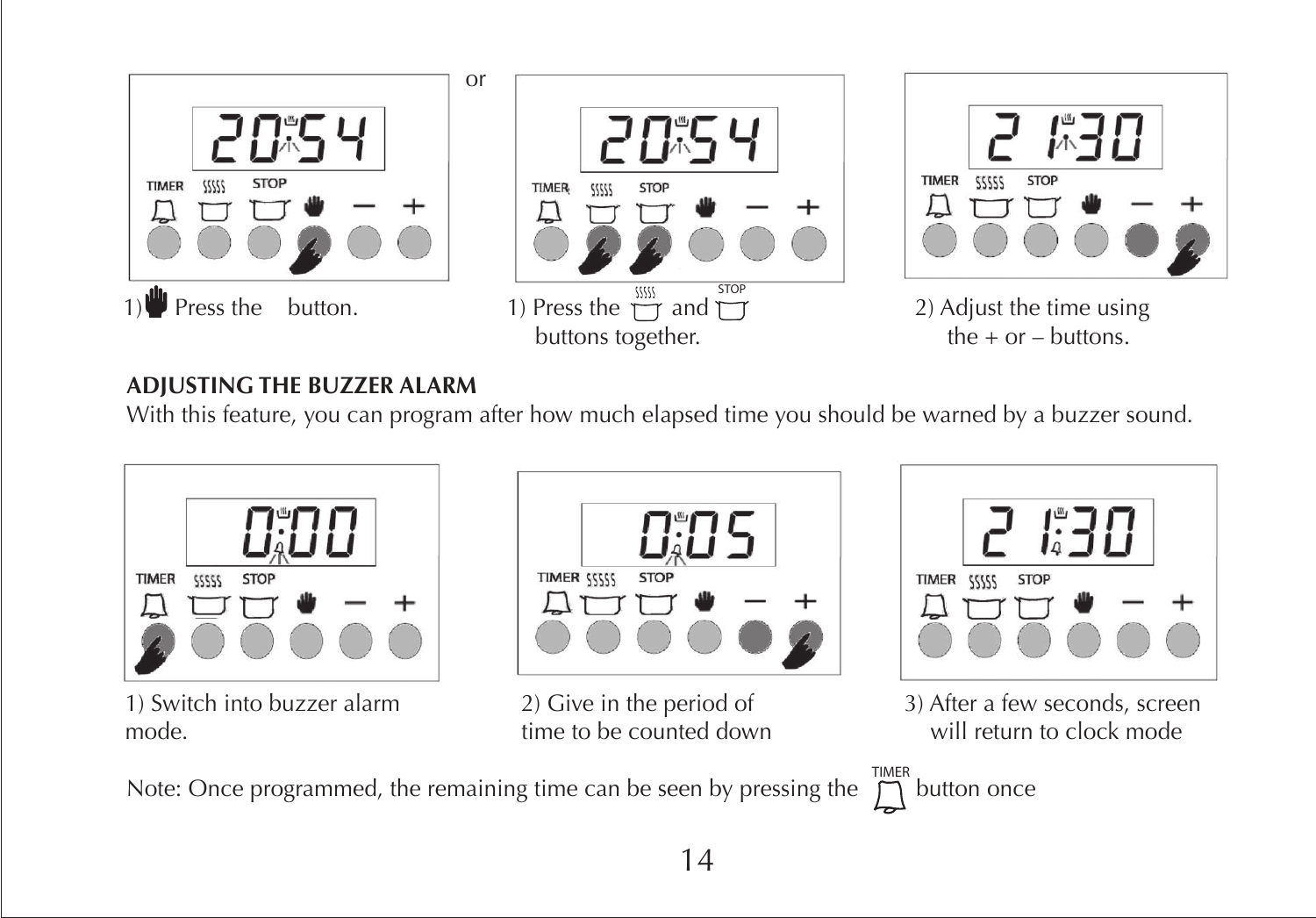## **CANCELLING THE BUZZER SOUND**



1) Buzzer will sound after the programmed amount of time elapses.



## **AUTOMATIC COOKING PROGRAM**

If you want to start cooking immediately, you just have to give in the cooking time. Example: We placed our food into the oven and want it to be cooked for 2 hours and 15 minutes





mode. the  $+$  or  $-$  buttons.



1) Current time is 18:30. 2) Switch into cooking time 3) Adjust the cooking time using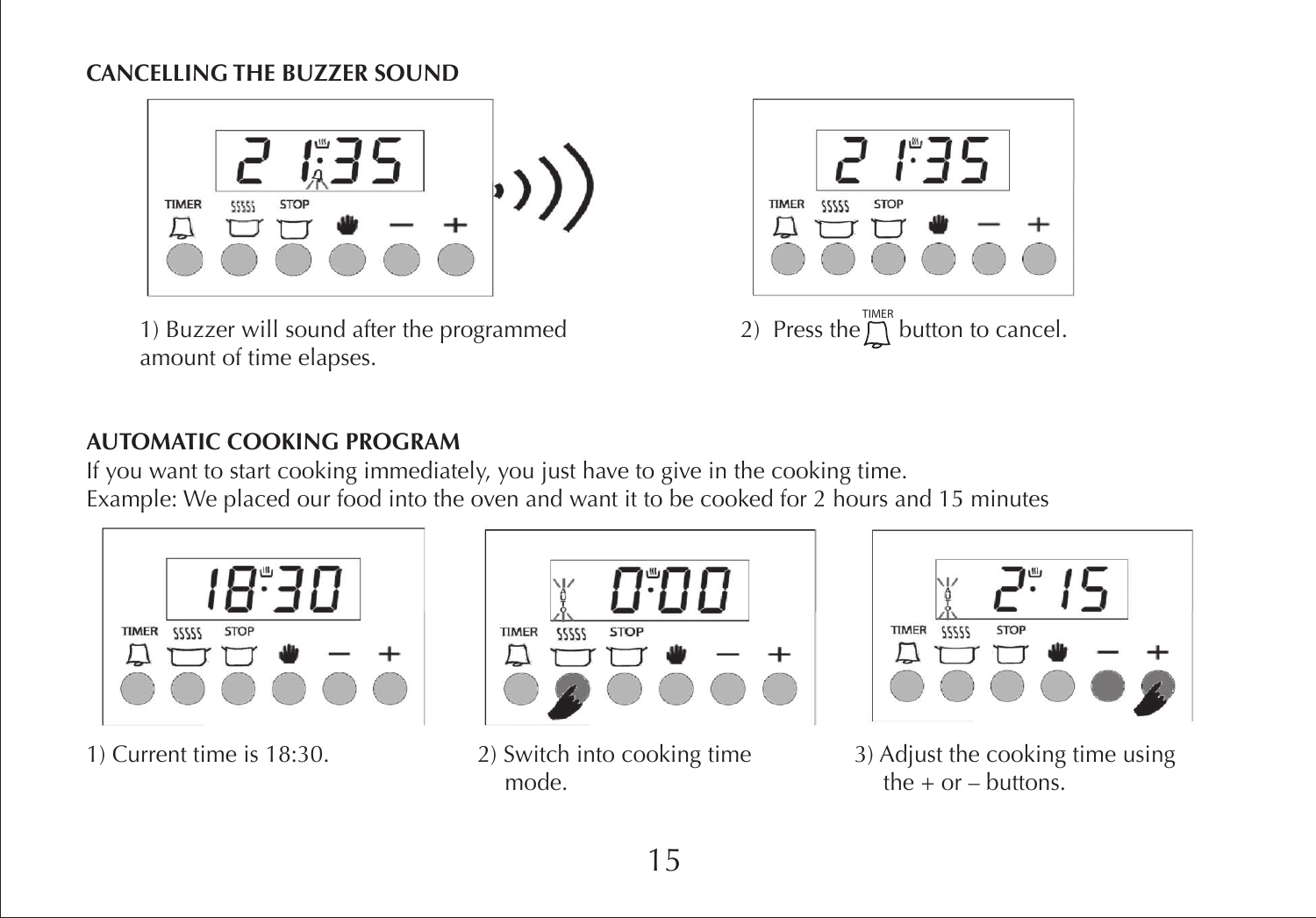

started and show the current time

4) After a few seconds, the screen will indicate that cooking has

Now, you have programmed your oven to cook the food for 2 hours and 15 minutes. Please do not forget to bring the function and/or temperature knobs of your oven to appropriate position.



STOP Note: You may cancel the automatic cooking mode any time by pressing the button or  $\overline{m}$  and  $\overline{m}$  buttons together.

stop<br>In the above example, cooking immediately started after giving in the cooking period. By pressing the  $\Box$  button, you can see the ready time, ie. the time when the food will be ready to serve, and if you want, you can also change it. In the example below, the ready time will be changed to 21:30.





1) Displayed is the ready 2) Set it to the desired time 3) In a few seconds, screen time  $18:30+2:15=20:45$ . by using the  $+$  or – buttons. switches to clock mode.

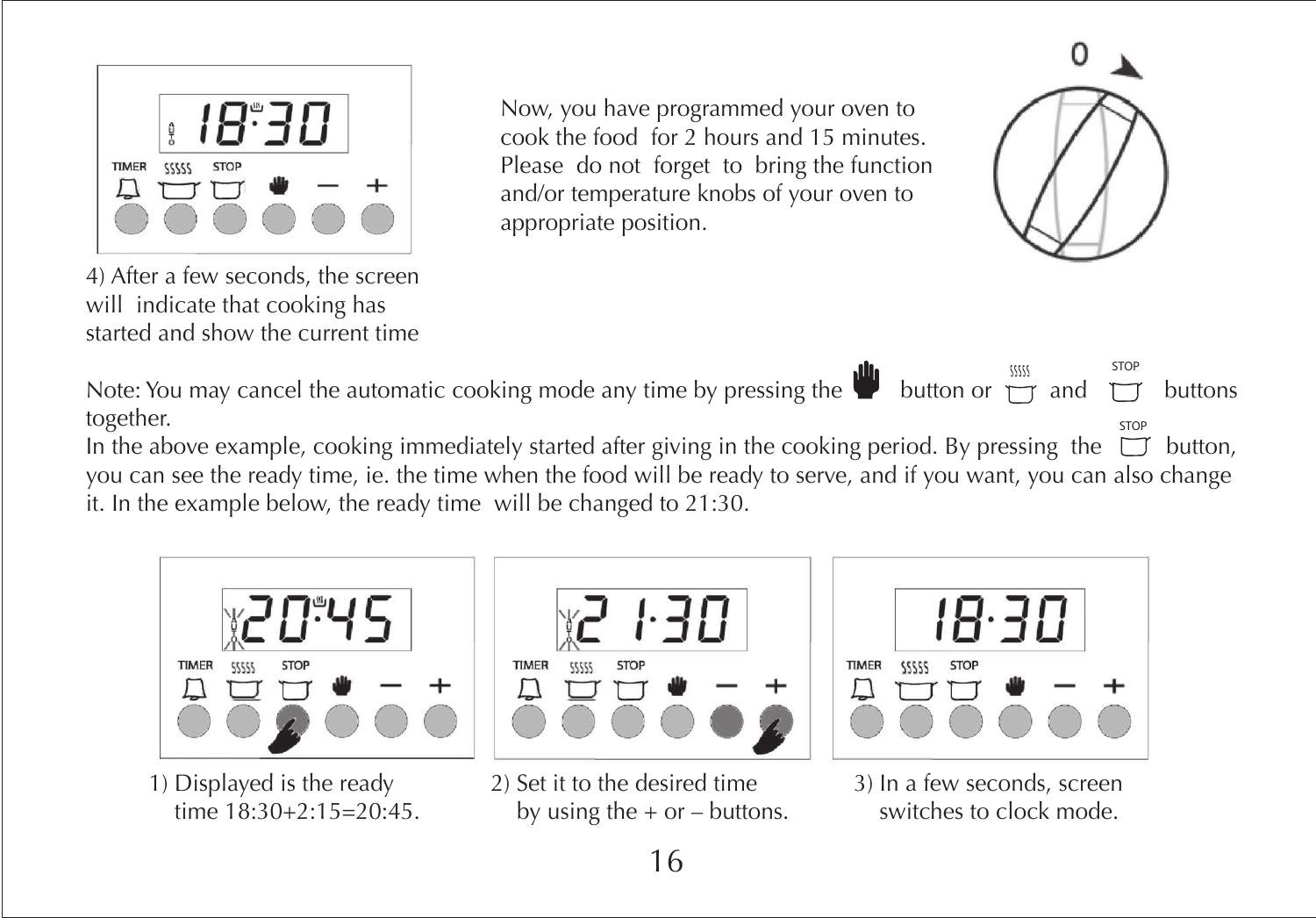We now have programmed our oven to get the food ready at 21:30. Since the cooking time was preprogrammed as 2 hours 15 minutes, your oven will start cooking at 19:15, so that the food is ready at 21:30.



Screen just when cooking starts Screen just when cooking ends



When automatic cooking is completed, a buzzer alarm is heared and will sound, if not stopped, for 7 minutes.



Note: Your oven will be inoperative until you reset the timer.

In the example shown, cooking time has been programmed first, the ready time was calculated automatically and was editted by us. It is also possible first to program the ready time, in that case the cooking time will be calculated automatically and should be editted thereafter.